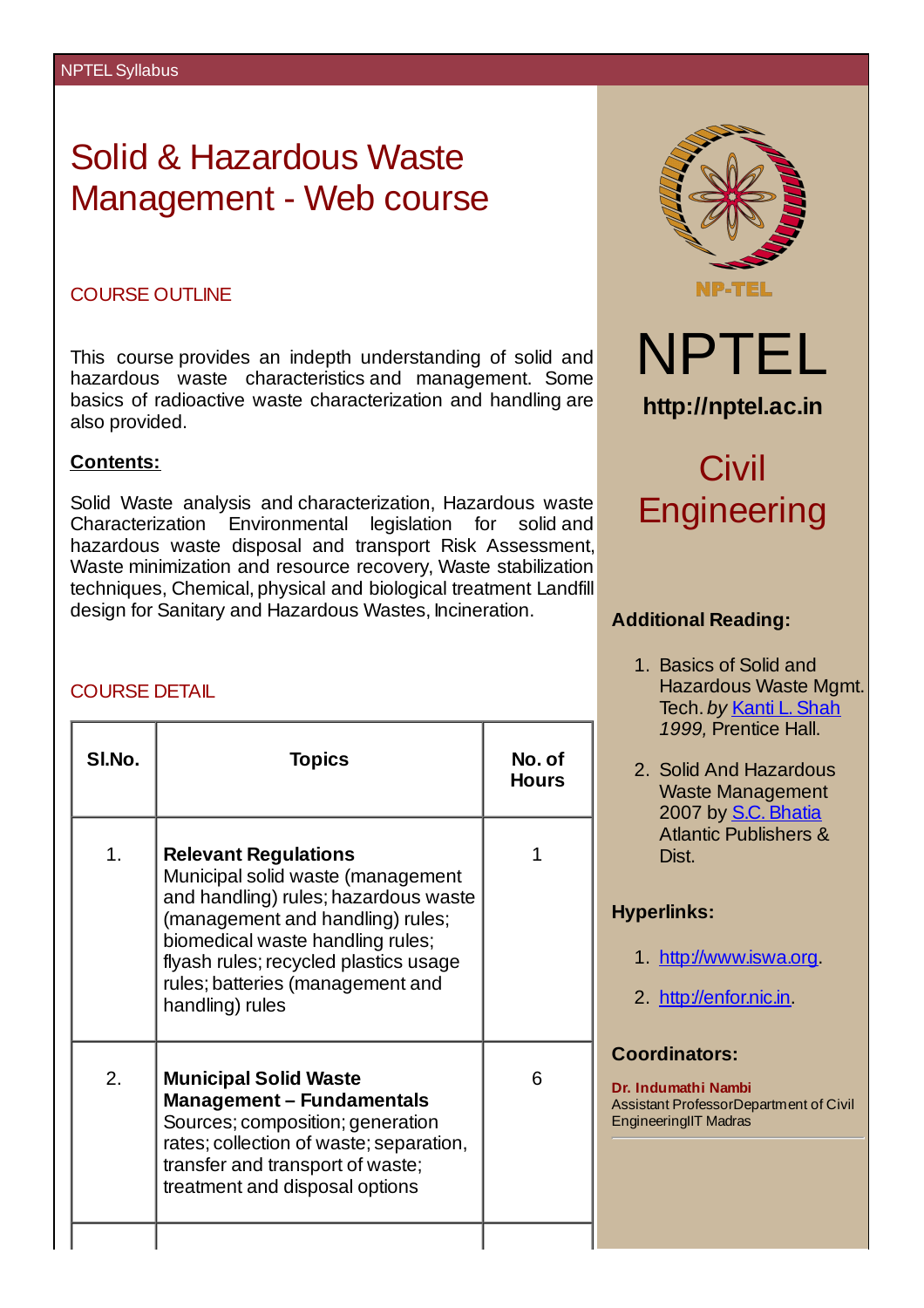| 3.               | <b>Hazardous Waste Management -</b><br><b>Fundamentals</b><br>Characterization of waste;<br>compatibility and flammability of<br>chemicals; fate and transport of<br>chemicals; health effects                                                                                                                                                                  | 4 |
|------------------|-----------------------------------------------------------------------------------------------------------------------------------------------------------------------------------------------------------------------------------------------------------------------------------------------------------------------------------------------------------------|---|
| $\overline{4}$ . | <b>Radioactive Waste Management -</b><br><b>Fundamentals</b><br>Sources, measures and health<br>effects; nuclear power plants and fuel<br>production; waste generation from<br>nuclear power plants; disposal<br>options                                                                                                                                        | 6 |
| 5.               | <b>Environmental Risk Assessment</b><br>Defining risk and environmental risk;<br>methods of risk assessment; case<br>studies                                                                                                                                                                                                                                    | 5 |
| 6.               | <b>Physicochemical Treatment of</b><br><b>Solid and Hazardous Waste</b><br>Chemical treatment processes for<br>MSW (combustion, stabilization and<br>solidification of hazardous wastes);<br>physicochemical processes for<br>hazardous wastes (soil vapour<br>extraction, air stripping, chemical<br>oxidation); ground water<br>contamination and remediation | 8 |
| 7.               | <b>Biological Treatment of Solid and</b><br><b>Hazardous Waste</b><br>Composting; bioreactors; anaerobic<br>decomposition of solid waste;<br>principles of biodegradation of toxic<br>waste; inhibition; co-metabolism;<br>oxidative and reductive processes;<br>slurry phase bioreactor; in-situ<br>remediation                                                | 6 |
| 8.               | Landfill design<br>Landfill design for solid and<br>hazardous wastes; leachate<br>collection and removal; landfill covers;<br>incineration                                                                                                                                                                                                                      | 4 |